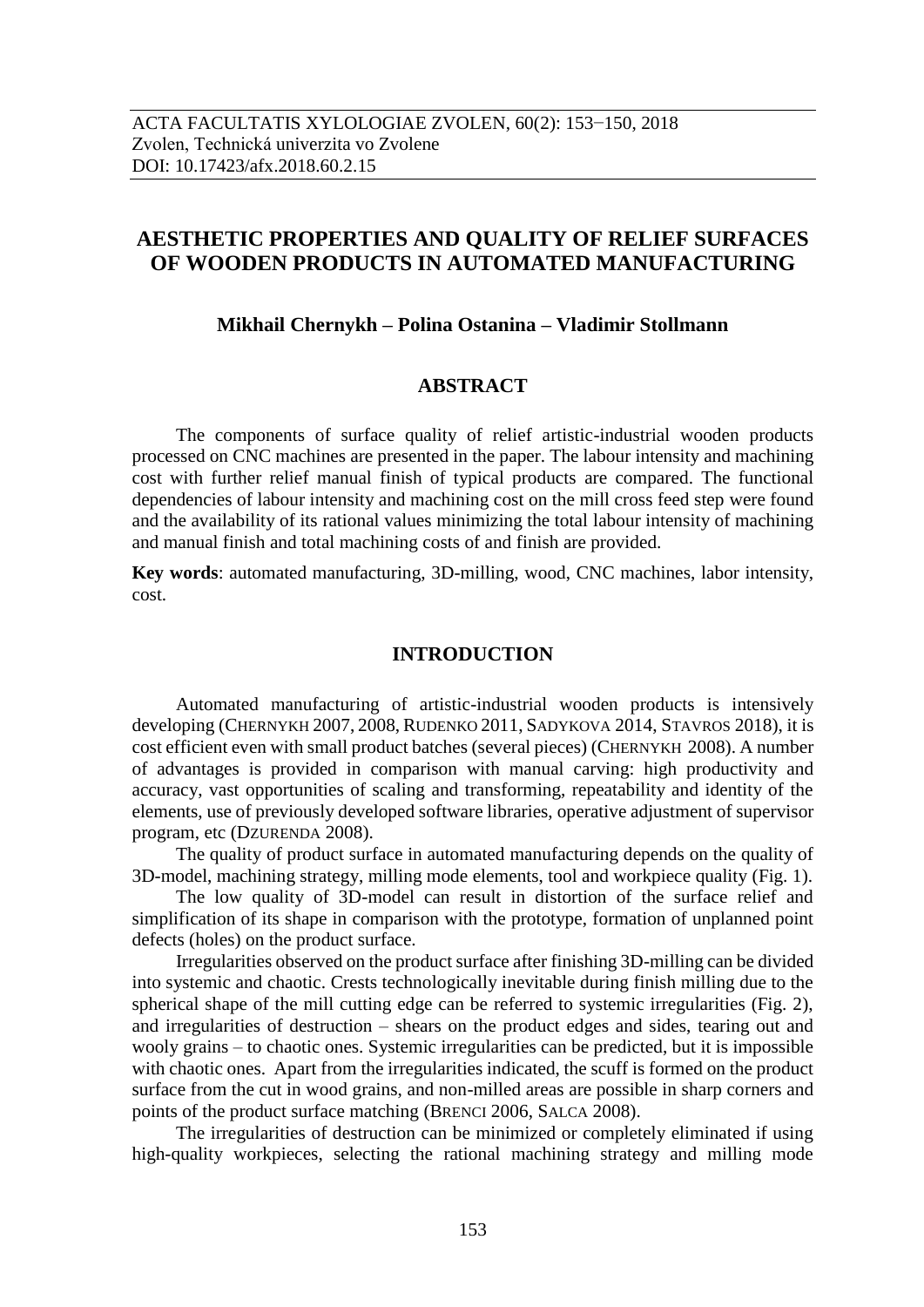elements, and systemic ones can only be minimized, their complete elimination requires manual finish of the product.



**Fig. 1 Components of surface quality of wooden product with CNC machining and their connection with design-manufacturing factors.**



**Fig. 2 Profile irregularities of the flat (а) and inclined (b) surfaces after finishing 3D-milling (CHERNYKH 2013).**

Gloss is an important aesthetic indicator of artistic-industrial products. It should be pointed out that even a flat and smooth facture of wooden products after the finishing CNCmachining with small step S of the mill cross feed will have matte gloss due to crests and scuff. The manual finish is required to enhance the gloss and prepare the surface for paintand-lacquer coating, as a minimum, grinding with sandpaper, and if there are non-milled areas – manual carving.

When designing the technological processes, the information about the rational ratios between the labor intensity of machining and manual finish and their cost is necessary (SIKLIENKA 2016, KMINIAK 2017).

#### **MATERIALS AND METHODS**

The investigation was carried out on typical products (samples) with projected and hollow relief produced from the popular wood species – beech, oak, pine. The workpieces did not have knots and cross-grained grains. The products dimensions are given in Figs. 3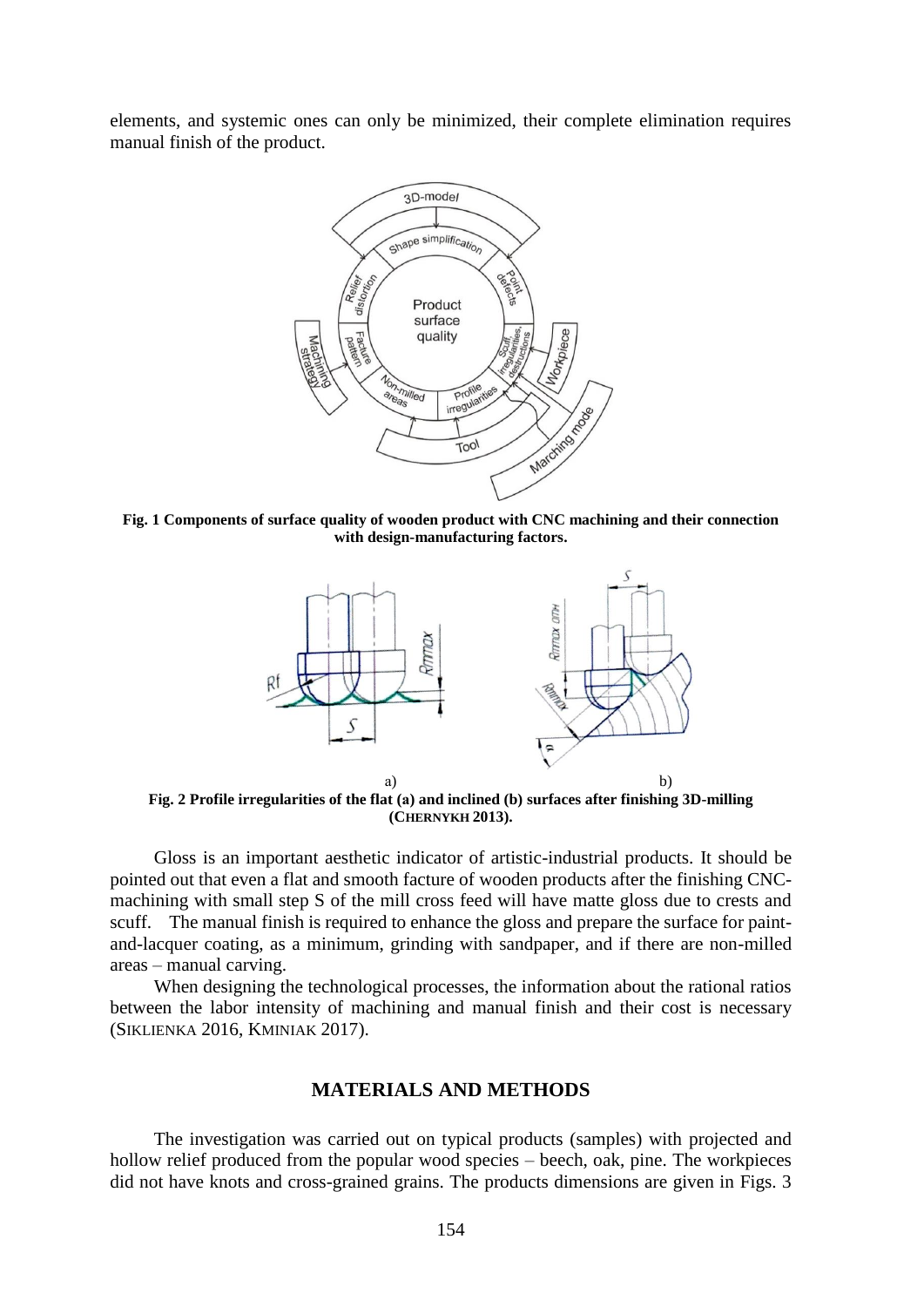and 4. 50 samples of each type were produced from beechwood, 15 – from oak and pine each.



**Fig. 3 Product "decorative molding" after finishing 3D-milling with non-milled areas in sharp corners, tearing out and wooly grains (I), non-milled areas in the spots of relief and background matching (II) and shears on edges (III); beechwood, planned dimensions – 80 × 150mm, the maximum relief height – 12 mm, longitudinal direction of wood grains, raster strategy of processing, feed – along the grains.**



**Fig. 4 Product "rose" after finishing 3D-milling and manual finish; beechwood, planned dimensions –**  $80 \times 80$  mm (a), the maximum relief height – 25 mm.

The samples were produced by milling on machining center GFY 98/108-SW. The roughing was performed with 8-mm cylindrical carbide mills, finishing – with 8-mm carbide mills with spherical butt end at spindle speed of 14,000 rpm. Longitudinal feed *Slong* was 1.2 m/min. Step of the mill cross feed *S*, determining the distance between the crests, was selected based on the following considerations.

The influence of parameters of irregularities profile onto human organoleptic perception of the product surface is manifested differently. Step *S* of the crests has the main influence on visual perception, while their height *Rmmax.* – on the tactile one. The product surface can be visually perceived as flat smooth, flat rough or relief (OSTANINA 2012, PONOMAREVA 2014), as well as comfortable or uncomfortable at tactile contact (OSTANINA 2014).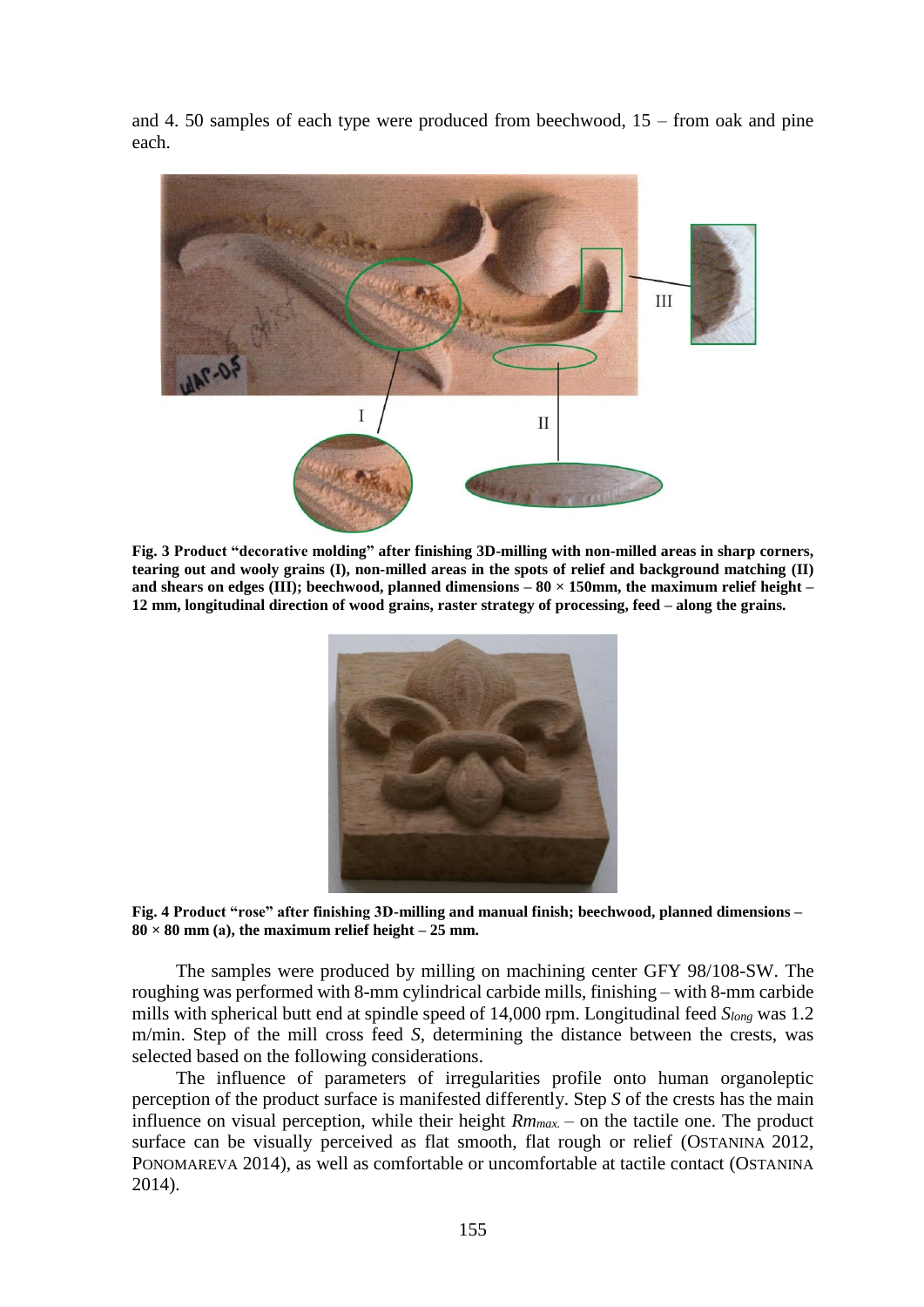The rational value of *S* depends on the perception of product surface facture implied by the designer. In general, the surface is visually perceived as flat smooth, if step *S* is less than minimal extension E of vividly distinguished light-to-dark transition zones (OSTANINA 2012), flat rough, if  $2E \le S \le 3E$ , and relief, when  $S \ge 4E$  (SOKOLOVA *et al.* 2013). In the range  $E < S < 2E$  the facture is visually perceived as intermediary between flat smooth and flat rough, and in the range  $3E < S < 4E$  – as intermediary between flat rough and relief. Since in manufacturing step *S* is technologically conditioned by the productivity and is in the range between 0.1 and 2.0 mm, the product surface after finish milling, depending on a certain step value, is perceived as either relief or intermediary between them, and step *S* in the investigation was changed from 0.1 up to 2.0 mm.

Height of the crests *Rmmax* was measured with the contact profilometer model 130, degree of precision 1, company Proton Miet Moscow, Russia. The manual finish was performed by a professional carver, after milling the relief was ground with sandpaper, and non-milled sharp internal corners – with a cutter.

The milling and finishing time was measured with a stopwatch.

#### **RESULTS AND DISCUSSION**

The scuff was observed on all products after the finish milling, non-milled areas in sharp corners and in the spots of relief and background matching, and on some products – tearing out, wooly grains, shears on edges (Fig. 3). All defects were eliminated by manual finish, there were no non-eliminated defects on the products.

The labor intensity of machining and manual processing depend on cross feed step *S*. With the step increase the time of machining goes down and the time of further manual finish increases (Fig. 4). At some value  $S_{PT}$  of step *S* the total processing time  $T_{\Sigma}$  of the product is minimal. The minimum availability allows, depending on certain manufacturing conditions, optimizing the production process by the time periods of product batch manufacturing and (or) production costs. The rational value of cross feed step *SPТ*, corresponding to the least total processing time, depends on the product geometry – its shape, relief height, relief location against the background (projected or hollow relief) and other peculiarities.

When the product, e.g., "rose" (Fig. 3) has internal corner areas hardly accessible for manual finish, the increase of step *S* sharply extends the time of manual finish, therefore, the minimum of total time function *T<sup>∑</sup>* corresponds to small values of step *S*. For the product "rose" *S<sub>PT</sub>* is about 0.3 mm.

The increased width of relief cavities facilitates the manual finish, decreases the time required for it and total processing time  $T<sub>Σ</sub>$ . Thus, the manual finish of "decorative molding" takes 4–5 times less time than "rose", and minimum of the total time function shifts to the step average values. The value of  $S_{PT}$  is about 0.5 mm.

The decrease in the relief height with the same pattern and dimensions results in the decrease in both components of total processing time  $T<sub>Σ</sub>$  (machining and manual), and minimum of its function  $T_{\Sigma} = f(S)$  shifts to greater values of step S. For instance, with the decrease in the relief height of "decorative molding" from 12 to 6 mm the total processing time decreases by approximately 30%, and the function minimum is observed with the value of  $S_{PT}$  equaling about 1.6 mm (Fig. 5).

The costs of finish milling and manual finishing, as well as the processing time, depend on the selected value of step *S*. Since the cost of one machine-hour of CNC machining is from 500 up to 1000 rubles (CHERNYKH 2009) and exceeds the cost of one hour of manual finish in several times, the minimal values of total processing cost function *С<sup>∑</sup>* (machining and manual) shift relative to the minimal values of total processing time  $T_\Sigma$  to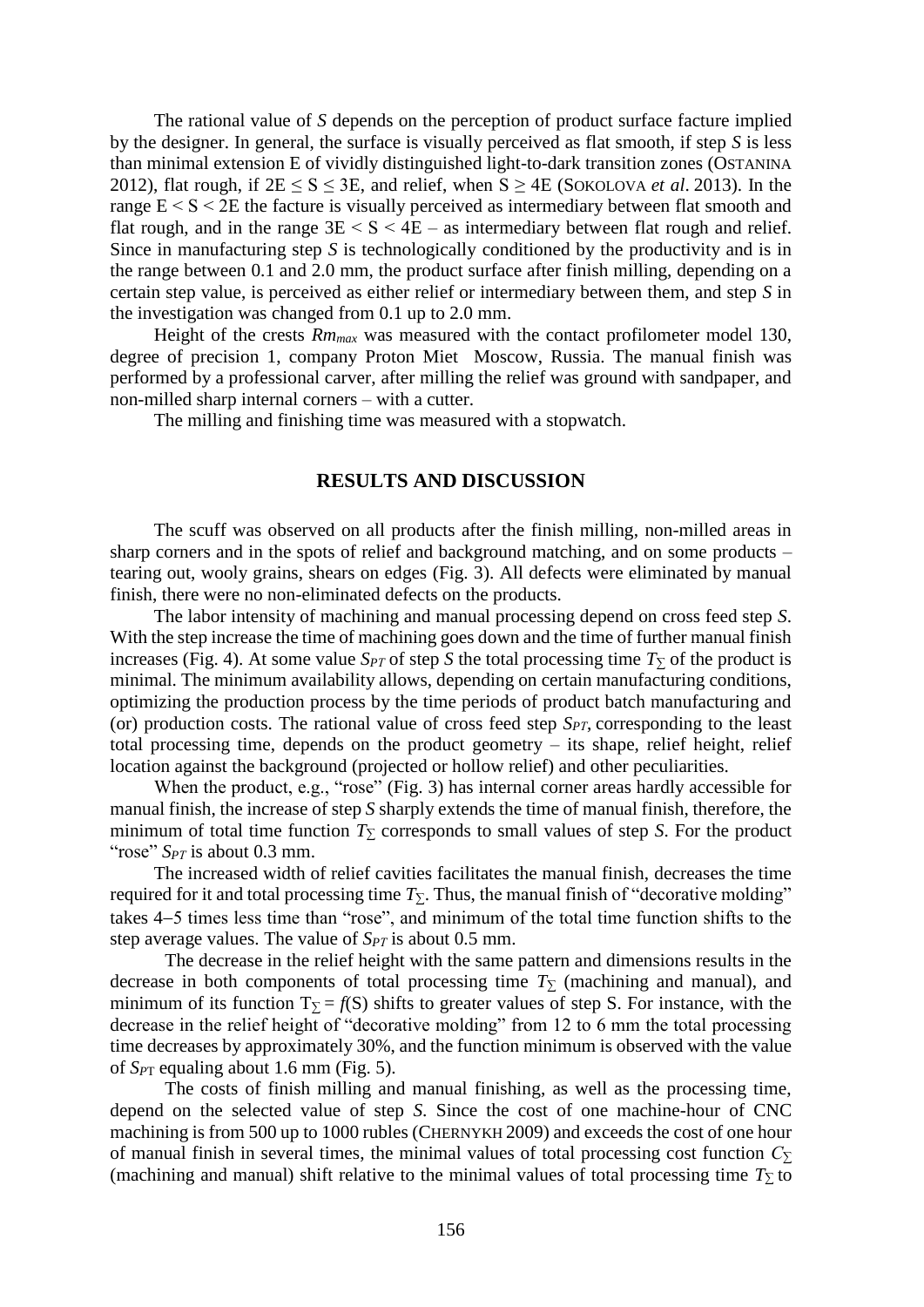greater values of step *S*. Thus, for the product "rose" the minimum of function  $T_{\Sigma} = f_1(S)$ occurs at  $S_{PT} \approx 0.3$  mm, and the minimum of function  $C_{\Sigma} = f_2(S) -$  at  $S_{PC} \approx 0.6$  mm (Fig. 4).



**Fig. 5 Dependence of time T (solid lines) and cost C (dotted lines) of processing the product "rose" (Fig. 4) on the mill cross feed step S: 1 – machining; 2 – manual finish; 3 – total time and cost.**



**Fig. 6 Dependencies of the processing time of the product "decorative molding" (Fig. 3) with projected (solid lines) and hollow (dotted lines) relief on the mill cross feed step** *S***: 1 – machining time, 2 – manual finish time, 3 – total time. The greatest height (depth) of relief is 6 mm, the planned product dimensions – 80 × 150 mm, beechwood.**

Let us point out that the total processing cost of the product "rose" in the range of steps 0.5˂S˂0.9 mm does not practically depend on the step value. Taking into account that with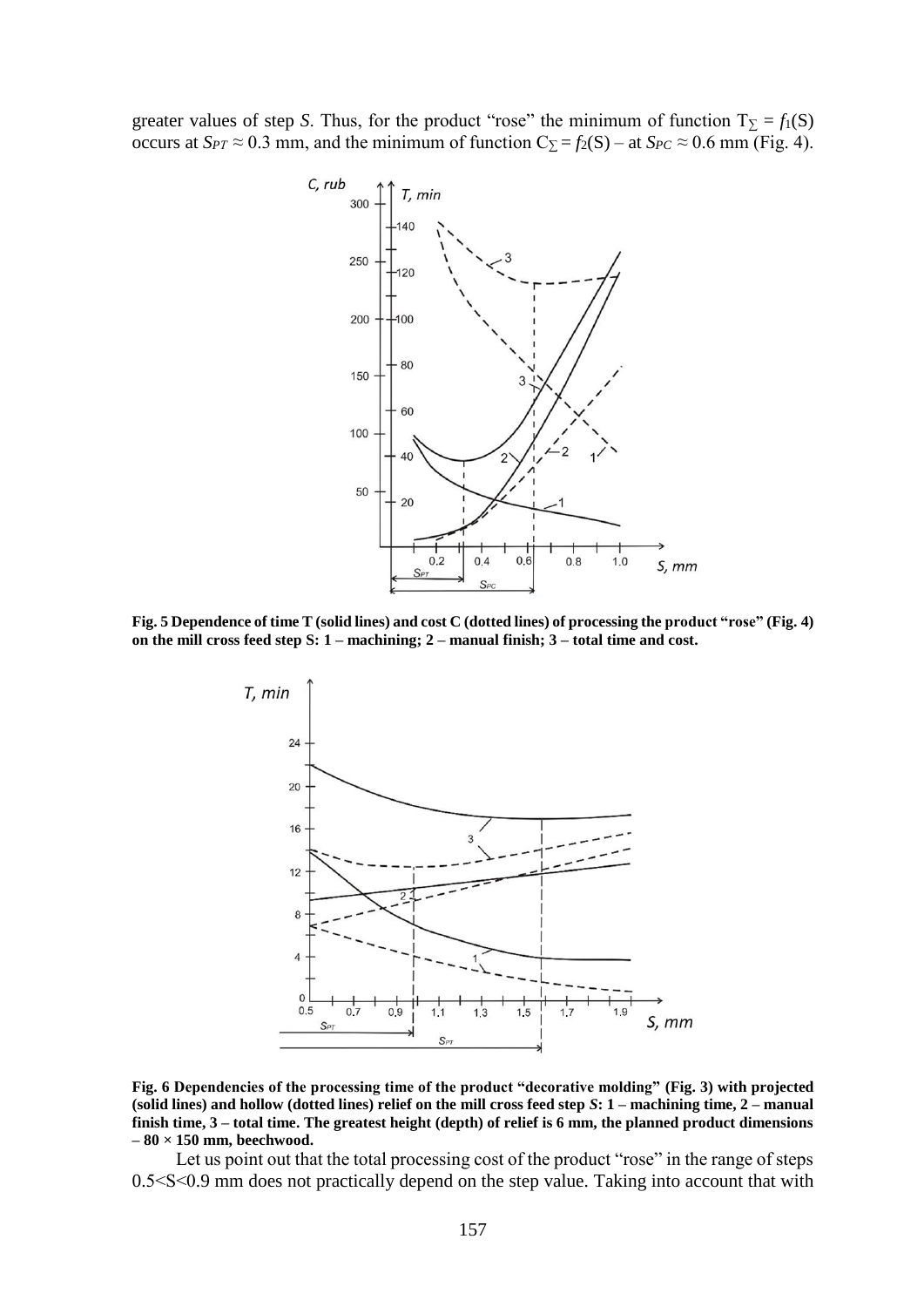the step decrease the thickness of the wood cut layer goes down and the possibility of formation of tearing out and shears diminishes, it is advisable, in such cases, to select a smaller step to achieve better product quality and form a higher selling price.

Some manufacturers of artistic-industrial wooden products successfully use the following regulator. Thus, depending on the surface processing quality, the company "Stavros" (Saint Petersburg) offers three price categories of products – economy, prestige and VIP. The price of products in the second category is  $1.3-1.5$  times, and in the third one  $-$  in 2.0–2.5 times higher than in the first category (STAVROS 2018).

The irregularities of destruction determining the product surface quality after machining – wooly grains, tearing out, shears – depend on the wood species, cut type, geometry and location of the relief relative to the grains, processing strategy and milling mode elements.

Since the methodology of instrumentation determination of irregularities of destruction is not available, it is proposed to use their relative area to evaluate the quality of the processed surface (CHERNYKH 2009)

$$
k = \frac{F_p}{F_u} \times 100\% ,
$$

where  $k$  – coefficient characterizing the relative area of the irregularities of destruction,  $\%$ ;

 $F_p$  – product area occupied by the irregularities of destruction;

 $F_u$  – area of the milled product surface.

Out of the wood species, the highest quality is achieved when milling beechwood, which has a fine uniform structure. The quality of processed surfaces of oak is lower due to the availability of large vessels, increased hardness and brittleness of its timber, the quality of pine is still lower due to its inclination to shearing (Table) (CHERNYKH 2009).

**Tab. 1 Values of quality indicators of the product surface quality after finishing 3D-milling.**

| Indicator        | <b>Species</b> |      |                               |
|------------------|----------------|------|-------------------------------|
|                  | Pine           | Oak  | Beech                         |
| $Rm_{max}$ , mcm | 34.2           | 33.1 | nn<br>ل و سایک                |
| $k, \%$          | .              | 10.6 | $\mathbf{o} \cdot \mathbf{v}$ |

Apart from the wood species, the value of coefficient *k*, i.е. processing quality, is influenced by its wetness, cut type, direction of the mill feed against the grains, state of its cutting edges, values of milling mode elements.

As it is known, the processed surface quality diminishes with the wetness increase. It is better to use the radial wood cut, since the scuff is more visible on the tangential cut, thus worsening the product appearance and increasing the manual processing labor intensity, and the tearing out becomes more possible. The area of regions with irregularities of destruction  $F_d$  during milling along the grains is significantly smaller than during milling against the grains. When processing against the grains, the possibility of shearing small elements and sharp ridges of the relief becomes greater. Therefore, the elongated images and ornaments should be located along the grains as demonstrated in Fig. 3. However, when milling along the grains, they are getting split, more scuff and tearing are formed.

With the increased mill feed speed the number and sizes of the irregularities of destruction increase, but the machining labor intensity goes down, however, not always proportionally to the speed increase. Thus, when the regions with sharp drops of relief are present in the product, the increase in the feed speed, starting from some value, does not result in the reduced product processing time due to the necessity of braking and accelerating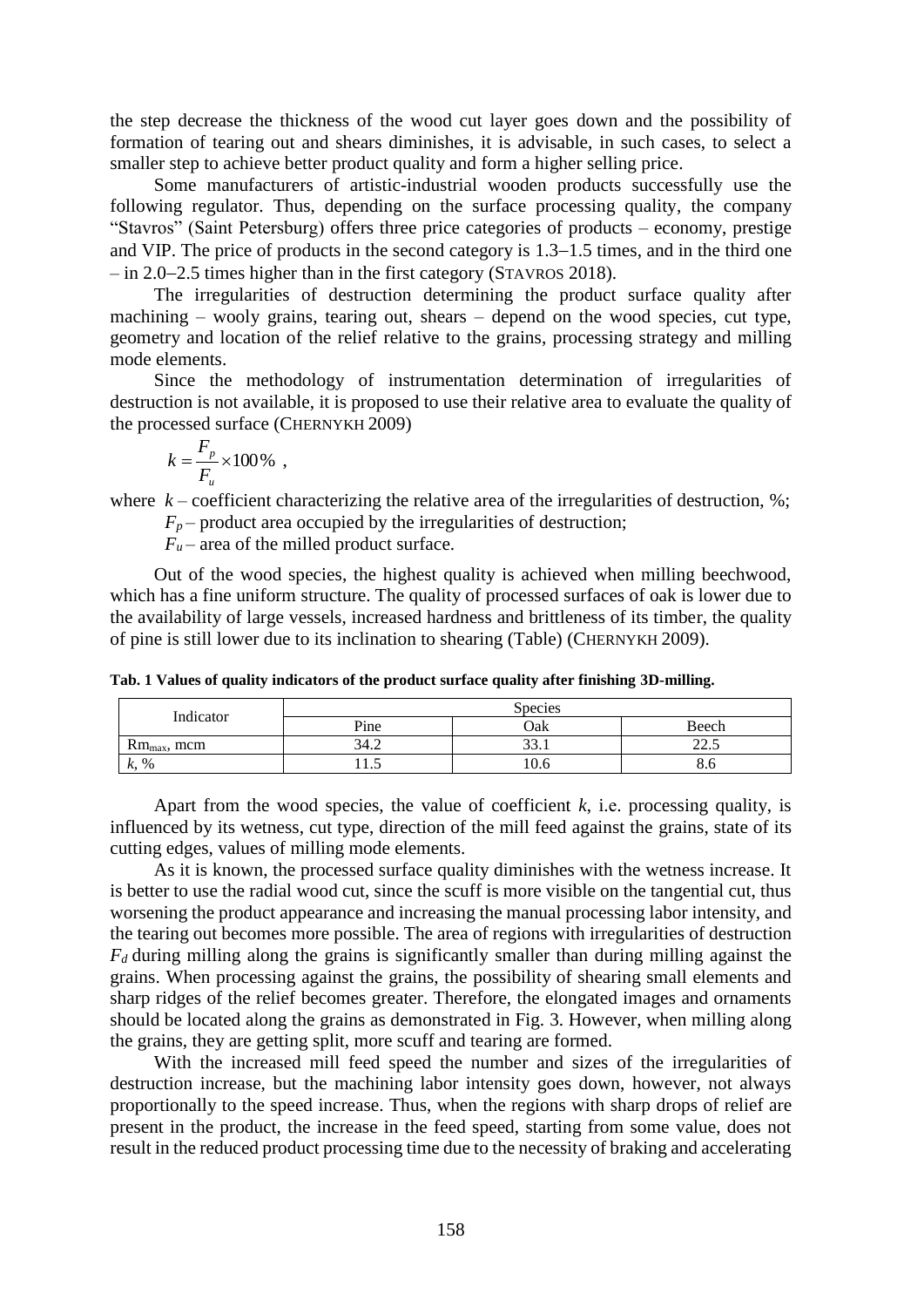the machine drive on the regions of relief drops, and the area of the irregularities of destruction increases (CHERNYKH 2009).

#### **CONCLUSION**

Aesthetic properties and quality of the surface of relief wooden products in automated manufacturing depends on a number of design-manufacturing factors – quality of 3D model, processing strategy, elements of milling mode, quality of tools and workpieces.

Irregularities observed on the product surface after 3D-processing can be divided into systemic and chaotic. Systemic irregularities have the appearance of crests formed due to the spherical shape of the mill.

To improve the aesthetic properties and quality of relief wooden products obtained by milling on CNC machines, the manual finish is required. Even with the small height of relief (6 mm) the time of manual finish is comparable with the machining time.

The time of machining and manual finish mainly depends on mill cross feed step *S*, the machining time decreases with its increase, on the contrary, the manual finish time increases.

The availability of rational value  $S_{PT}$  of step *S*, minimizing total time  $T<sub>2</sub>$  of the product machining and manual processing was found. With the increased relief height and its complexity the volume of manual finish and share of manual time in total processing time *T<sup>∑</sup>* go up, and the rational value of step *SPТ* shifts to small values of cross feed step *S*.

The availability of rational value of step  $S_{PC}$ , minimizing total costs  $C_{\Sigma}$  for machining and manual finish was also found. In general, the values *SPТ* and *SPC* do not coincide, which enables a manufacturer to optimize the processing technological process either by time of fulfilling the order or by manufacturing costs depending on the delivery conditions of the products. If the cost of one machine-hour exceeds one working hour of a carver, the value of *SPC* exceeds *SPТ*.

The indicator characterizing the ratio of the area of irregularities of destruction to the milled area of the product surface can serve as the criterion of integrated quality evaluation of product surface after finishing CNC-milling.

#### **REFERENCES**

BRENCI, L. 2006. Research Concerning the Influence of Cutter Wear upon the Quality of Profiled Wooden Surfaces. In Pro Ligno, 2006, 2(1): 65–73. ISSN 2069-7430.

CHERNYKH, М.М., TROYANOV, A.V. 2007. Imitation of manual carving on CNC machines. Advantages and disadvantages. In Design. Materials. Technology, 2007, 1(2): 49–52.

CHERNYKH, М.М. *et al*. 2008. Processing of sculptural wooden products on CNC machines, News of HEIs. In Forest journal,  $2008$ ,  $(2)$ :  $84-89$ .

CHERNYKH, М.М., TROYANOV, A.V. 2009. Processing of bas-relief wooden artistic products on CNC machines. In Bulleting of Izhevsk State Technical University, 2009, 1(41): 44–48.

CHERNYKH, М.М., RUDENKO, N.O. 2013. Influence of the parameters of executive program on the perception of surface relief. In Proceedings of the Academy of Technical Aesthetics and Design,  $2013, (1): 6-10.$ 

DZURENDA, L. *et al*. 2008. Vplyv techniky na kvalitu deleného a obrábaného dreva. Zvolen : TU vo Zvolene, 140 p. (in Slovak).

KMINIAK, R. *et al.* 2017. Influence of the thickness of removed layer on the quality of created surface during milling the MDF on CNC machining centers. In Acta Facultatis Xylologiae Zvolen.